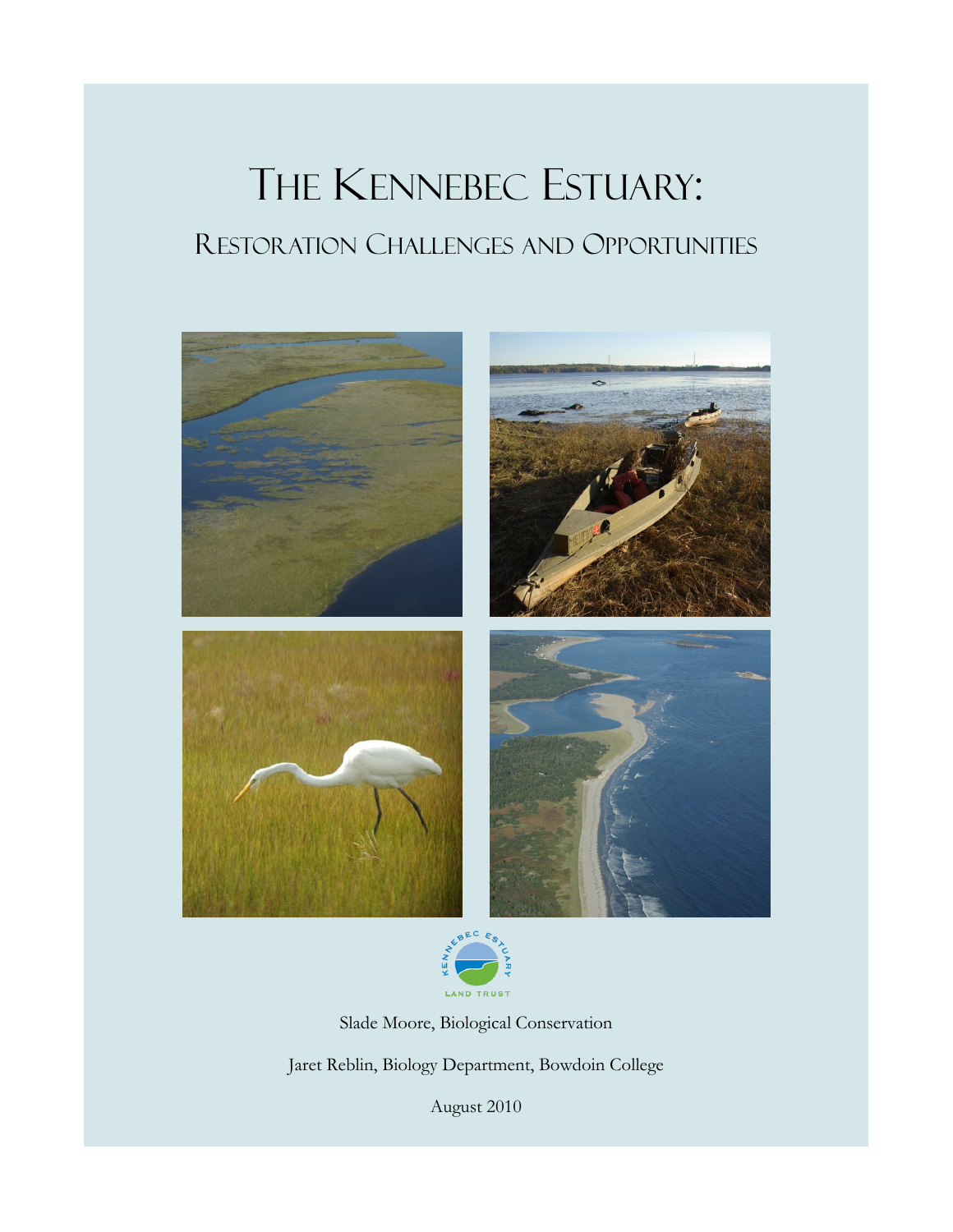## **The Kennebec Estuary: Restoration Challenges and Opportunities**

Commissioned by the Kennebec Estuary Land Trust, The Kennebec Estuary: Restoration Challenges and Opportunities was made possible with support by the Merrymeeting Bay Trust and Biological Conservation.

Support for finalization of this report was provided under appropriation # 013-07B-9050- 008201-905001 by the U.S. Department of Commerce, Office of Ocean and Coastal Resource Management, under the Coastal Zone Management Act (CZMA) of 1972, as amended. CZMA is administered in Maine by the State Planning Office's Maine Coastal Program.



 Biological Conservation 979 River Road / Bowdoinham, Maine 04008 207.737.5700 / info@bioconserve.net / www.bioconserve.net



Kennebec Estuary Land Trust **92 Front Street / Bath, Maine 04530** LAND TRUST 207.442.8400 / www.kennebecestuary.org



Maine Coastal Program 38 State House Station / Augusta, Maine 04333 207.287.1486 / www.maine.gov/spo/coastal

Please cite this document as:

Moore, S., and J. Reblin. 2010. The Kennebec Estuary: Restoration Challenges and Opportunities. Biological Conservation, Bowdoinham, Maine.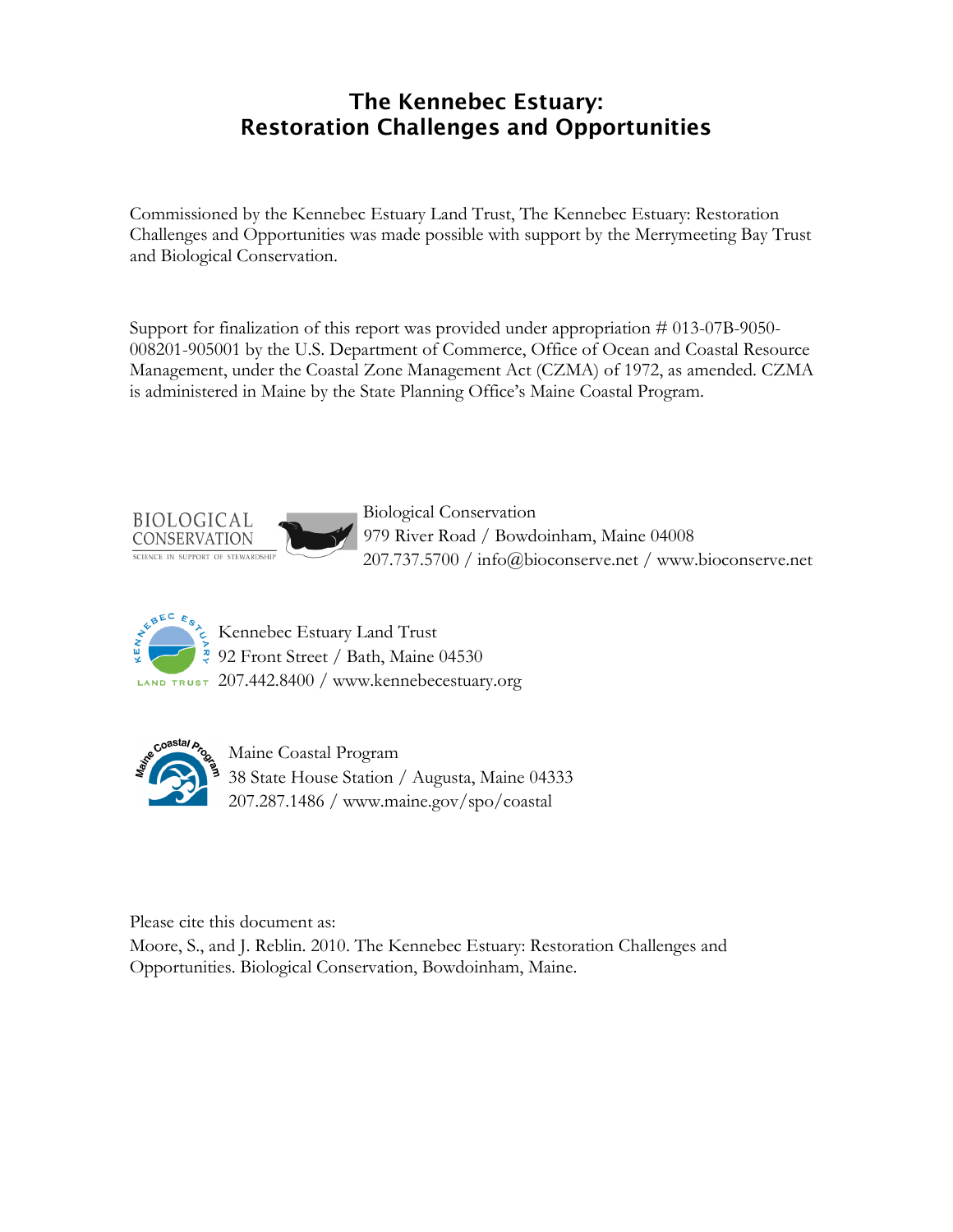## **Table of Contents**

*Acknowledgements* 4

| Chapter 1: Overview of the Kennebec Estuary<br>Physical Overview | 8   |    |    | 5 |    |
|------------------------------------------------------------------|-----|----|----|---|----|
| Ecological Overview 10                                           |     |    |    |   |    |
| Communities and Species of Management Interest                   |     |    |    |   | 14 |
| <b>Chapter 2: Water Quality</b>                                  |     | 19 |    |   |    |
| Assessing Water Quality in the Estuary 21                        |     |    |    |   |    |
| Conclusions 30                                                   |     |    |    |   |    |
| <b>Chapter 3: Dominant Plant Communities 32</b>                  |     |    |    |   |    |
| Submerged Aquatic Vegetation                                     |     |    | 33 |   |    |
| Freshwater Tidal Marshes                                         |     | 39 |    |   |    |
| Ecological Implications of Plant Community Shifts                |     |    |    |   | 43 |
| <b>Chapter 4: Diadromous Fish</b>                                |     | 46 |    |   |    |
| Species Accounts                                                 | 47  |    |    |   |    |
| The Sturgeons                                                    | 47  |    |    |   |    |
| American Eel                                                     | 51  |    |    |   |    |
| Alewife and Blueback Herring 53                                  |     |    |    |   |    |
| American Shad                                                    | 56  |    |    |   |    |
| Rainbow Smelt                                                    | 57  |    |    |   |    |
| Atlantic Salmon                                                  | 58  |    |    |   |    |
| <b>Striped Bass</b>                                              | 62  |    |    |   |    |
| <b>Ecosystem Implications</b>                                    |     | 63 |    |   |    |
| <b>Chapter 5: Toxic Contaminants</b><br>67                       |     |    |    |   |    |
| Identifying and Monitoring Contaminant Risk<br>69                |     |    |    |   |    |
| Contaminants of Particular Concern                               |     |    | 70 |   |    |
| Contaminants in Wild-Caught Foods                                |     |    | 73 |   |    |
| Ecological Concerns 80                                           |     |    |    |   |    |
| Contaminants of Ongoing Ecological Research Interest             |     |    |    |   | 81 |
| <b>Chapter 6: Climate Change</b>                                 |     | 85 |    |   |    |
| Modeling Climate Change Projections                              |     |    | 86 |   |    |
| Ecosystem Impact Projections 90                                  |     |    |    |   |    |
| 94<br>Marshaling a Response to Climate Change                    |     |    |    |   |    |
| <b>Chapter 7: Meeting The Challenge</b>                          |     |    | 97 |   |    |
| Recalibrating a Restorative Vision                               |     |    | 98 |   |    |
|                                                                  |     |    |    |   |    |
| 100<br>Glossary<br>Literature Cited                              | 104 |    |    |   |    |
|                                                                  |     |    |    |   |    |